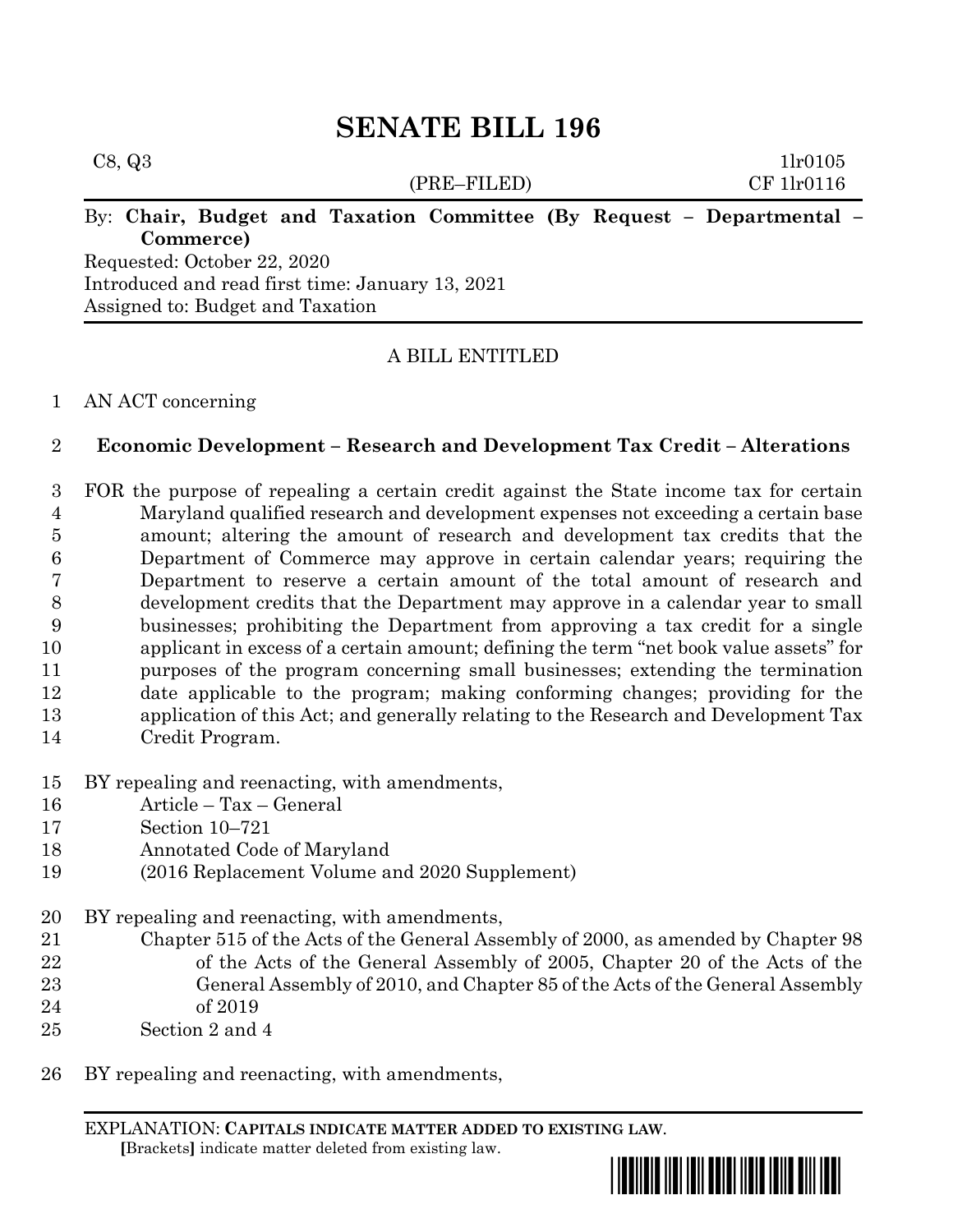|                                                   | <b>SENATE BILL 196</b><br>$\overline{2}$                                                                                                                                                                                                                                                 |
|---------------------------------------------------|------------------------------------------------------------------------------------------------------------------------------------------------------------------------------------------------------------------------------------------------------------------------------------------|
| 1<br>$\overline{2}$<br>$\boldsymbol{3}$<br>4<br>5 | Chapter 516 of the Acts of the General Assembly of 2000, as amended by Chapter 98<br>of the Acts of the General Assembly of 2005, Chapter 20 of the Acts of the<br>General Assembly of 2010, and Chapter 85 of the Acts of the General Assembly<br>of 2019<br>Section 2 and 4            |
| 6<br>7                                            | SECTION 1. BE IT ENACTED BY THE GENERAL ASSEMBLY OF MARYLAND,<br>That the Laws of Maryland read as follows:                                                                                                                                                                              |
| 8                                                 | Article - Tax - General                                                                                                                                                                                                                                                                  |
| 9                                                 | $10 - 721.$                                                                                                                                                                                                                                                                              |
| 10                                                | In this section the following words have the meanings indicated.<br>(a)<br>(1)                                                                                                                                                                                                           |
| 11                                                | "Department" means the Department of Commerce.<br>(2)                                                                                                                                                                                                                                    |
| 12<br>13                                          | "Maryland base amount" means the base amount as defined in $\S$ 41(c)<br>(3)<br>of the Internal Revenue Code that is attributable to Maryland, determined by:                                                                                                                            |
| 14<br>15                                          | substituting "Maryland qualified research and development<br>(i)<br>expense" for "qualified research expense";                                                                                                                                                                           |
| 16<br>17                                          | substituting "Maryland qualified research and development" for<br>(ii)<br>"qualified research"; and                                                                                                                                                                                      |
| 18                                                | using, instead of the "fixed base percentage":<br>(iii)                                                                                                                                                                                                                                  |
| 19<br>20<br>21                                    | the percentage that the Maryland qualified research and<br>1.<br>development expense for the 4 taxable years immediately preceding the taxable year in<br>which the expense is incurred is of the gross receipts for those years; or                                                     |
| 22<br>23<br>24                                    | for a taxpayer who has fewer than 4 but at least 1 prior<br>2.<br>taxable year, the percentage as determined under item 1 of this item, determined using the<br>number of immediately preceding taxable years that the taxpayer has.                                                     |
| 25<br>26<br>$27\,$<br>28                          | "Maryland gross receipts" means gross receipts that are reasonably<br>(4)<br>attributable to the conduct of a trade or business in this State, determined under methods<br>prescribed by the Comptroller based on standards similar to the standards under $\S 10-402$<br>of this title. |
| 29<br>30                                          | "Maryland qualified research and development" means qualified<br>(5)<br>research as defined in $\S$ 41(d) of the Internal Revenue Code that is conducted in this State.                                                                                                                  |
| $31\,$<br>32<br>$33\,$                            | (6)<br>"Maryland qualified research and development expenses" means<br>qualified research expenses as defined in $\S$ 41(b) of the Internal Revenue Code incurred for<br>Maryland qualified research and development.                                                                    |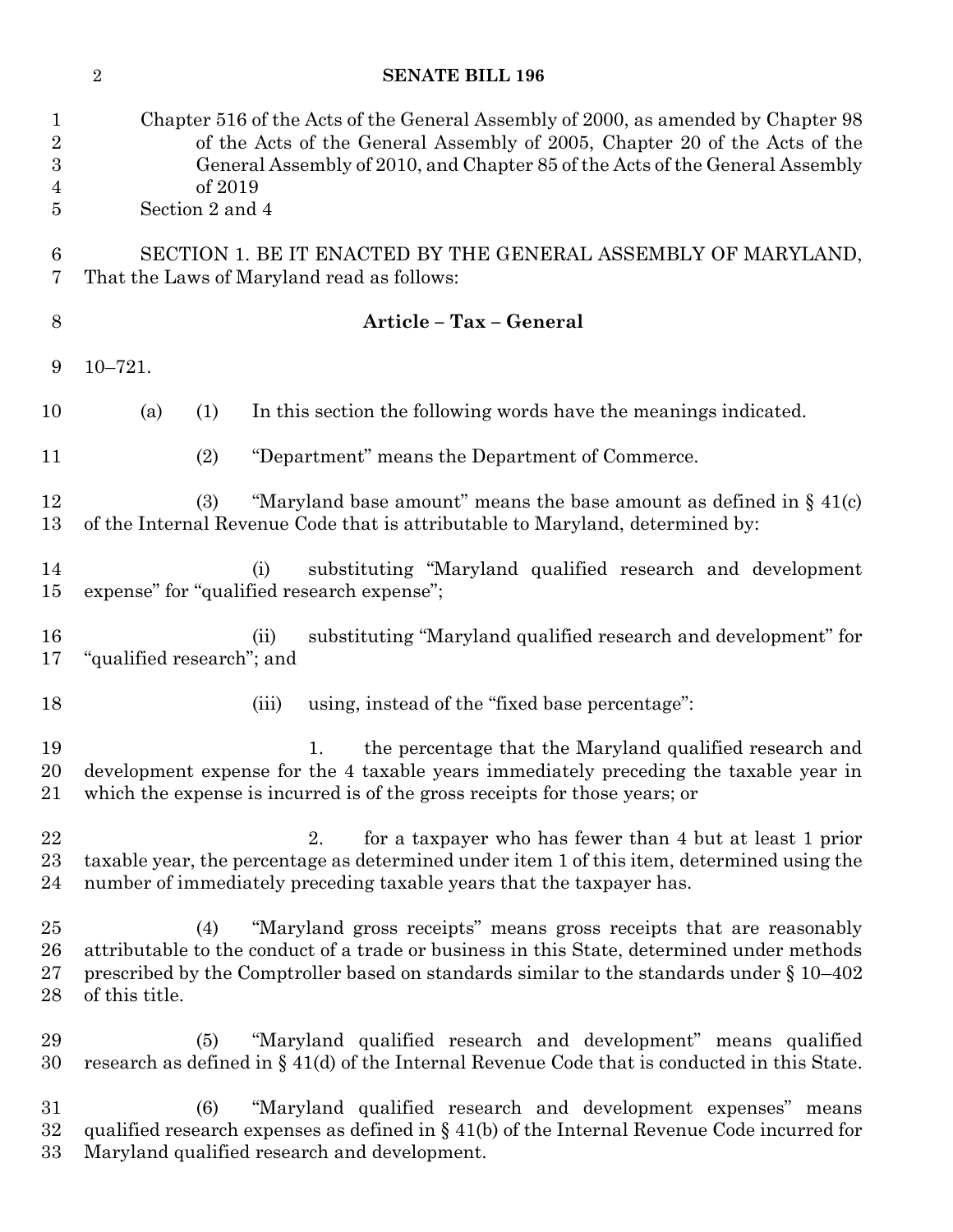**SENATE BILL 196** 3

# **(7) "NET BOOK VALUE ASSETS" MEANS THE TOTAL OF A BUSINESS'S NET VALUE OF ASSETS, INCLUDING INTANGIBLES BUT NOT INCLUDING LIABILITIES, MINUS DEPRECIATION AND AMORTIZATION.**

 **[**(7)**] (8)** "Small business" means a for–profit corporation, limited liability company, partnership, or sole proprietorship with net book value assets totaling, at the beginning or the end of the taxable year for which Maryland qualified research and development expenses are incurred, as reported on the balance sheet, less than \$5,000,000.

 (b) Subject to the limitations of this section, an individual or a corporation may claim credits against the State income tax in an amount equal to**[**:

 (1) 3% of the Maryland qualified research and development expenses, not exceeding the Maryland base amount for the individual or corporation, paid or incurred by the individual or corporation during the taxable year; and

 (2)**]** 10% of the amount by which the Maryland qualified research and development expenses paid or incurred by the individual or corporation during the taxable year exceed the Maryland base amount for the individual or corporation.

 (c) (1) By November 15 of the calendar year following the end of the taxable year in which the Maryland qualified research and development expenses were incurred, an individual or corporation shall submit an application to the Department for the credits allowed under subsection **[**(b)(1) and (2)**] (B)** of this section.

 (2) **[**(i) Except as provided under paragraph (4) of this subsection**] FOR EACH CALENDAR YEAR**, the total amount of credits approved by the Department under subsection **[**(b)(1)**] (B)** of this section may not exceed**[**:

1. \$4,500,000 in calendar year 2016; and

 2. \$5,500,000 in calendar year 2017 and each calendar year thereafter**] \$12,000,000**.

# **(3) (I) EXCEPT AS PROVIDED IN PARAGRAPH (5) OF THIS SUBSECTION, EACH CALENDAR YEAR, THE DEPARTMENT SHALL RESERVE \$3,500,000 OF THE CREDITS AUTHORIZED UNDER SUBSECTION (B) OF THIS SECTION FOR APPLICANTS THAT ARE SMALL BUSINESSES.**

 (ii) Subject to paragraph **[**(4)**] (5)** of this subsection, if the total amount of credits applied for by all **[**individuals and corporations**] SMALL BUSINESSES** under **[**subsection (b)(1) of**]** this section exceeds the **[**maximum**] AMOUNT** specified under subparagraph (i) of this paragraph, the Department shall approve a credit **[**under subsection (b)(1) of this section**]** for each applicant in an amount equal to the product of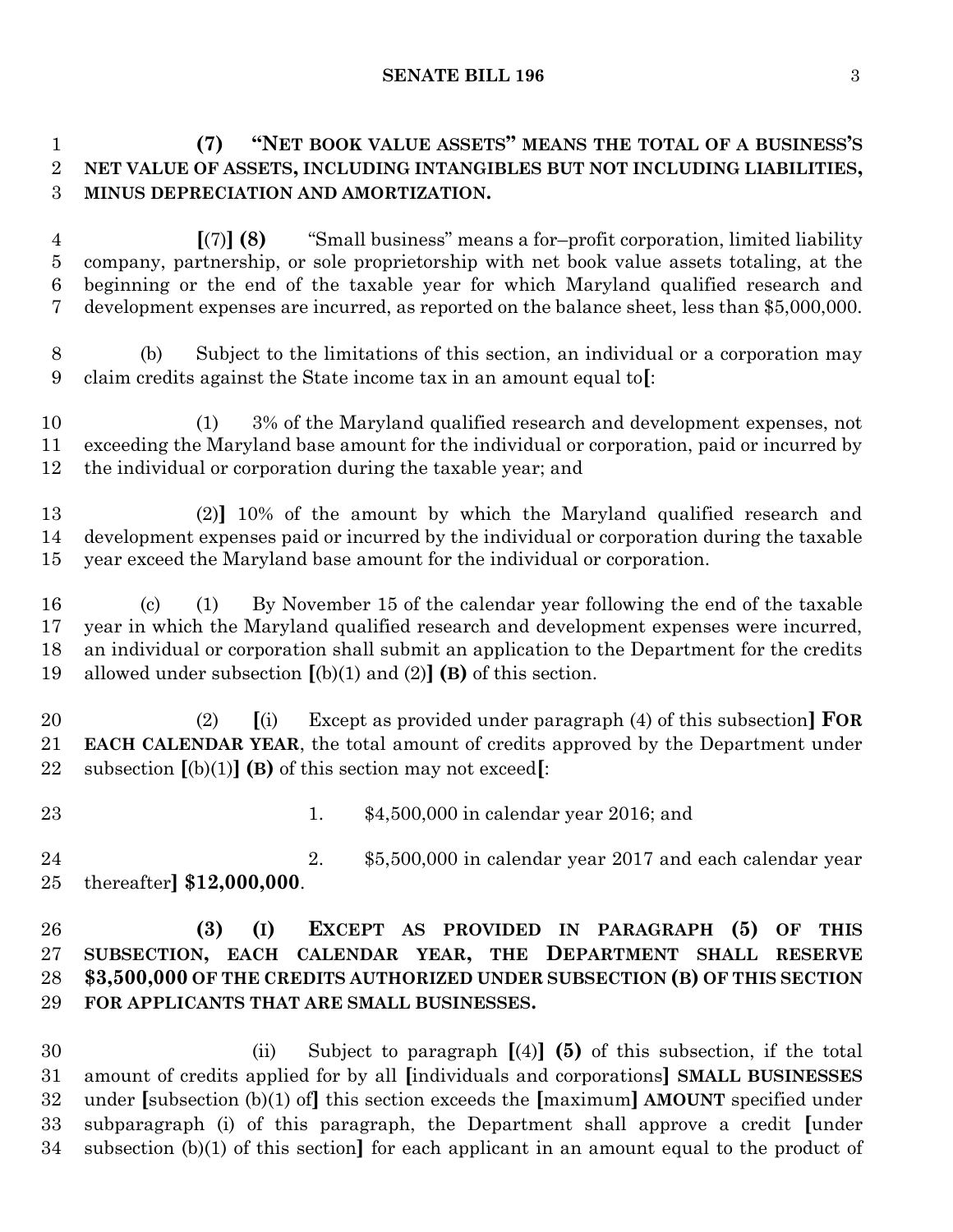multiplying the credit applied for by the applicant times a fraction: 1. the numerator of which is the **[**maximum**] AMOUNT** specified under subparagraph (i) of this paragraph; and 2. the denominator of which is the total of all credits applied for by all **[**applicants**] SMALL BUSINESSES** under **[**subsection (b)(1) of**]** this section in the calendar year. **[**(3)**] (4)** (i) Except as provided in paragraph **[**(4)**] (5)** of this subsection, **FOR EACH CALENDAR YEAR,** the total amount of credits approved by the Department under **[**subsection (b)(2) of**]** this section to applicants **THAT ARE NOT SMALL BUSINESSES** may not exceed**[**: **1.** \$4,500,000 in calendar year 2016; and 12 2. \$6,500,000 in calendar year 2017 and each calendar year thereafter**] \$8,500,000**. (ii) Subject to paragraph **[**(4)**] (5)** of this subsection, if the total amount of credits applied for by all **[**individuals and corporations under subsection (b)(2) of this section**] APPLICANTS THAT ARE NOT SMALL BUSINESSES** exceeds the maximum specified under subparagraph (i) of this paragraph, the Department shall approve a credit under **[**subsection (b)(2) of**]** this section for each applicant in an amount equal to the product of multiplying the credit applied for by the applicant times a fraction: 20 1. the numerator of which is the maximum specified under subparagraph (i) of this paragraph; and 22 2. the denominator of which is the total of all credits applied for by all applicants **[**under subsection (b)(2) of this section**] THAT ARE NOT SMALL BUSINESSES** in the calendar year. **[**(4)**] (5)** (i) For any calendar year, if **[**the maximum specified under paragraph (2)(i) of this subsection exceeds**]** the total amount of credits applied for by all **[**individuals and corporations under subsection (b)(1) of this section**] SMALL BUSINESSES IS LESS THAN \$3,500,000**, the **[**maximum**] AMOUNT** specified under paragraph **[**(3)(i)**] (4)(I)** of this subsection shall be increased for that calendar year by an amount equal to the **[**amount by which the maximum specified under paragraph (2)(i) of this subsection exceeds the total amount of credits applied for by all individuals and corporations under subsection (b)(1) of this section**] DIFFERENCE BETWEEN \$3,500,000 AND THE TOTAL AMOUNT OF CREDITS APPLIED FOR BY SMALL BUSINESSES**. (ii) For any calendar year, if **[**the maximum specified under paragraph (3)(i) of this subsection exceeds**]** the total amount of credits applied for by all

**SENATE BILL 196**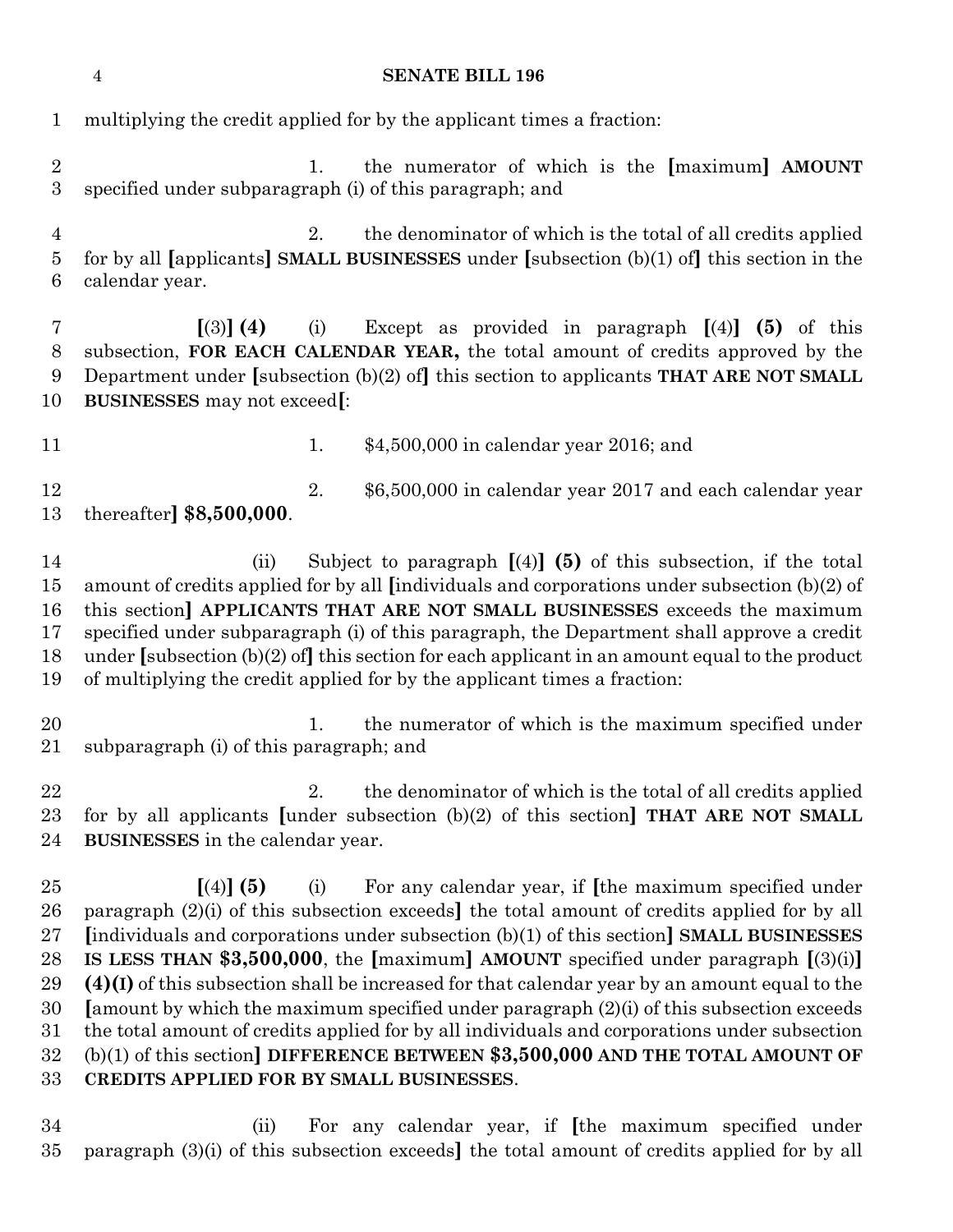#### **SENATE BILL 196** 5

 **[**individuals and corporations under subsection (b)(2) of this section**] APPLICANTS THAT ARE NOT SMALL BUSINESSES IS LESS THAN \$8,500,000**, the **[**maximum**] AMOUNT** specified under paragraph **[**(2)(i)**] (3)(I)** of this subsection shall be increased for that calendar year by an amount equal to the **[**amount by which the maximum specified under paragraph (3)(i) of this subsection exceeds the total amount of credits applied for by all individuals and corporations under subsection (b)(2) of this section**] DIFFERENCE BETWEEN \$8,500,000 AND THE TOTAL AMOUNT OF CREDITS APPLIED FOR BY APPLICANTS THAT ARE NOT SMALL BUSINESSES**.

# **(6) THE DEPARTMENT MAY NOT APPROVE A TAX CREDIT FOR ANY SINGLE APPLICANT IN AN AMOUNT EXCEEDING \$250,000.**

 **[**(5)**] (7)** By February 15 of the calendar year following the end of the year in which the individual or corporation submitted an application for the credit in accordance with paragraph (1) of this subsection, the Department shall certify to the individual or corporation the amount of the research and development tax credits approved by the Department for the individual or corporation under **[**subsection (b)(1) and (2) of**]** this section.

 **[**(6)**] (8)** To claim the approved credits allowed under this section, an individual or corporation shall:

 (i) 1. file an amended income tax return for the taxable year in which the Maryland qualified research and development expense was incurred; and

 2. attach a copy of the Department's certification of the approved credit amount to the amended income tax return; or

 (ii) subject to subsection (d) of this section, attach a copy of the Department's certification of the approved credit amount to an income tax return filed for any of the 7 taxable years after the taxable year in which the Maryland qualified research and development expenses were incurred.

 (d) (1) Except as provided in paragraph (2) of this subsection, if the credit allowed under this section in any taxable year exceeds the State income tax for that taxable year, an individual or corporation may apply the excess as a credit against the State income tax for succeeding taxable years until the earlier of:

- 
- (i) the full amount of the excess is used; or

 (ii) the expiration of the 7th taxable year after the taxable year in which the Maryland qualified research and development expense was incurred.

 (2) If the credit allowed under this section in any taxable year exceeds the State income tax for that taxable year, a small business may claim a refund in the amount of the excess.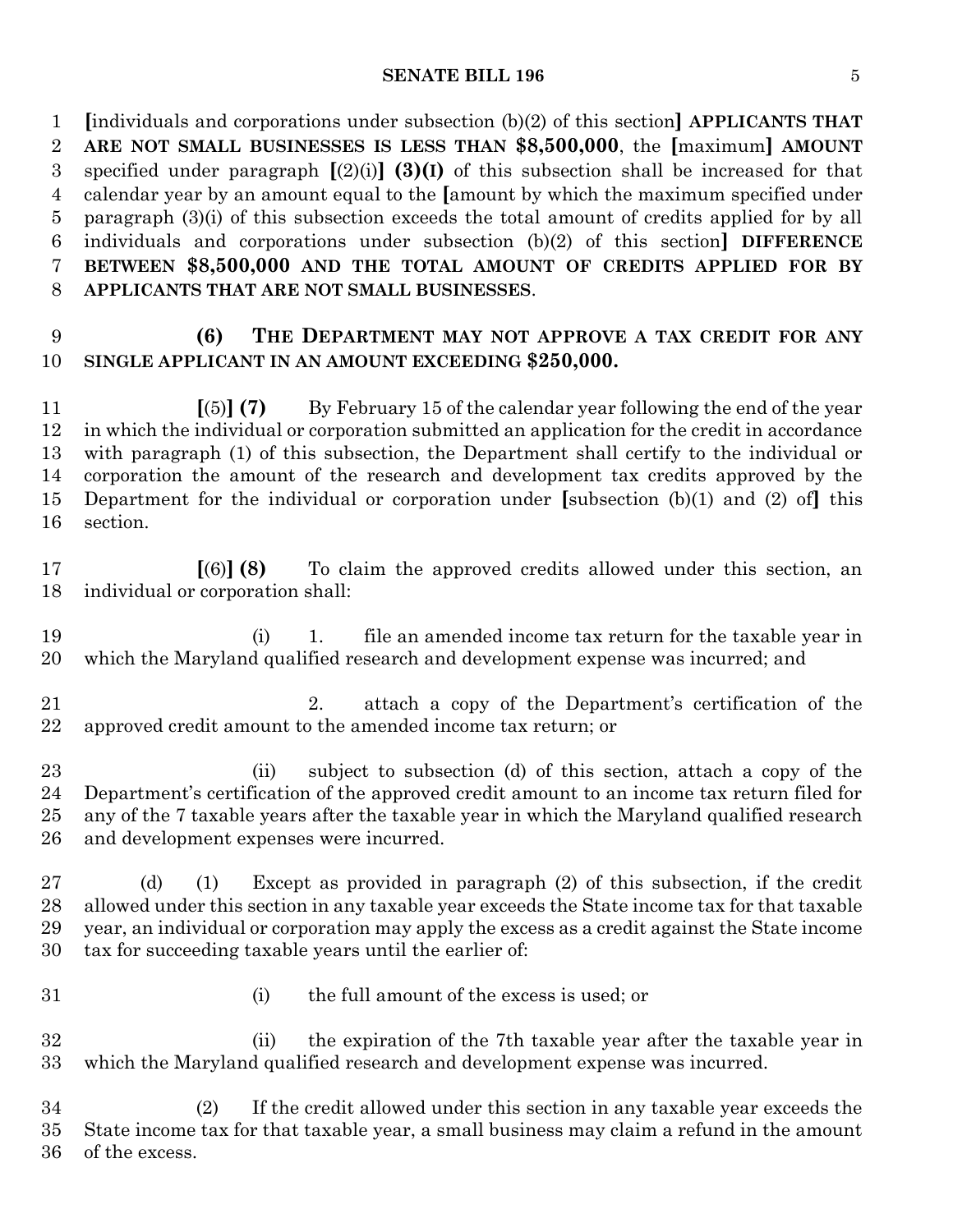|                            | $\,6\,$                   |     |       | <b>SENATE BILL 196</b>                                                                                                                                                                                                                                   |
|----------------------------|---------------------------|-----|-------|----------------------------------------------------------------------------------------------------------------------------------------------------------------------------------------------------------------------------------------------------------|
| $\mathbf{1}$               | (e)                       | (1) |       | In determining the amount of the credit under this section:                                                                                                                                                                                              |
| $\boldsymbol{2}$<br>3<br>4 | and                       |     | (i)   | all members of the same controlled group of corporations, as<br>defined under $\S$ 41(f) of the Internal Revenue Code, shall be treated as a single taxpayer;                                                                                            |
| $\overline{5}$<br>6        |                           |     | (ii)  | the credit allowable by this section to each member shall be its<br>proportionate shares of the qualified research expenses giving rise to the credit.                                                                                                   |
| 7                          |                           | (2) |       | The Comptroller shall adopt regulations providing for:                                                                                                                                                                                                   |
| 8<br>9<br>10               | control;                  |     | (i)   | determination of the amount of the credit under this section in<br>the case of trades or businesses, whether or not incorporated, that are under common                                                                                                  |
| 11<br>12                   |                           |     | (ii)  | pass-through and allocation of the credit in the case of estates<br>and trusts, partnerships, unincorporated trades or businesses, and S corporations;                                                                                                   |
| 13<br>14                   |                           |     | (iii) | adjustments in the case of acquisitions and dispositions<br>described in § $41(f)(3)$ of the Internal Revenue Code; and                                                                                                                                  |
| 15                         |                           |     | (iv)  | determination of the credit in the case of short taxable years.                                                                                                                                                                                          |
| 16<br>17<br>18             |                           | (3) |       | The regulations adopted under paragraph (2) of this subsection shall be<br>based on principles similar to the principles applicable under $\S$ 41 of the Internal Revenue<br>Code and regulations adopted thereunder.                                    |
| 19<br>20<br>21             | (f)                       | (1) |       | The Department of Commerce and the Comptroller jointly shall adopt<br>regulations to prescribe standards for determining when research or development is<br>considered conducted in the State for purposes of determining the credit under this section. |
| 22<br>$23\,$               | Comptroller may consider: | (2) |       | In adopting regulations under this subsection, the Department and the                                                                                                                                                                                    |
| 24                         |                           |     | (i)   | the location where services are performed;                                                                                                                                                                                                               |
| 25<br>26                   | performing services;      |     | (ii)  | the residence or business location of the person or persons                                                                                                                                                                                              |
| $27\,$<br>28               | are consumed; and         |     | (iii) | the location where supplies used in research and development                                                                                                                                                                                             |
| 29<br>30                   | for the determination.    |     | (iv)  | any other factors that the Department determines are relevant                                                                                                                                                                                            |
| 31                         | (g)                       | (1) |       | In accordance with $\S 2.5-109$ of the Economic Development Article, the                                                                                                                                                                                 |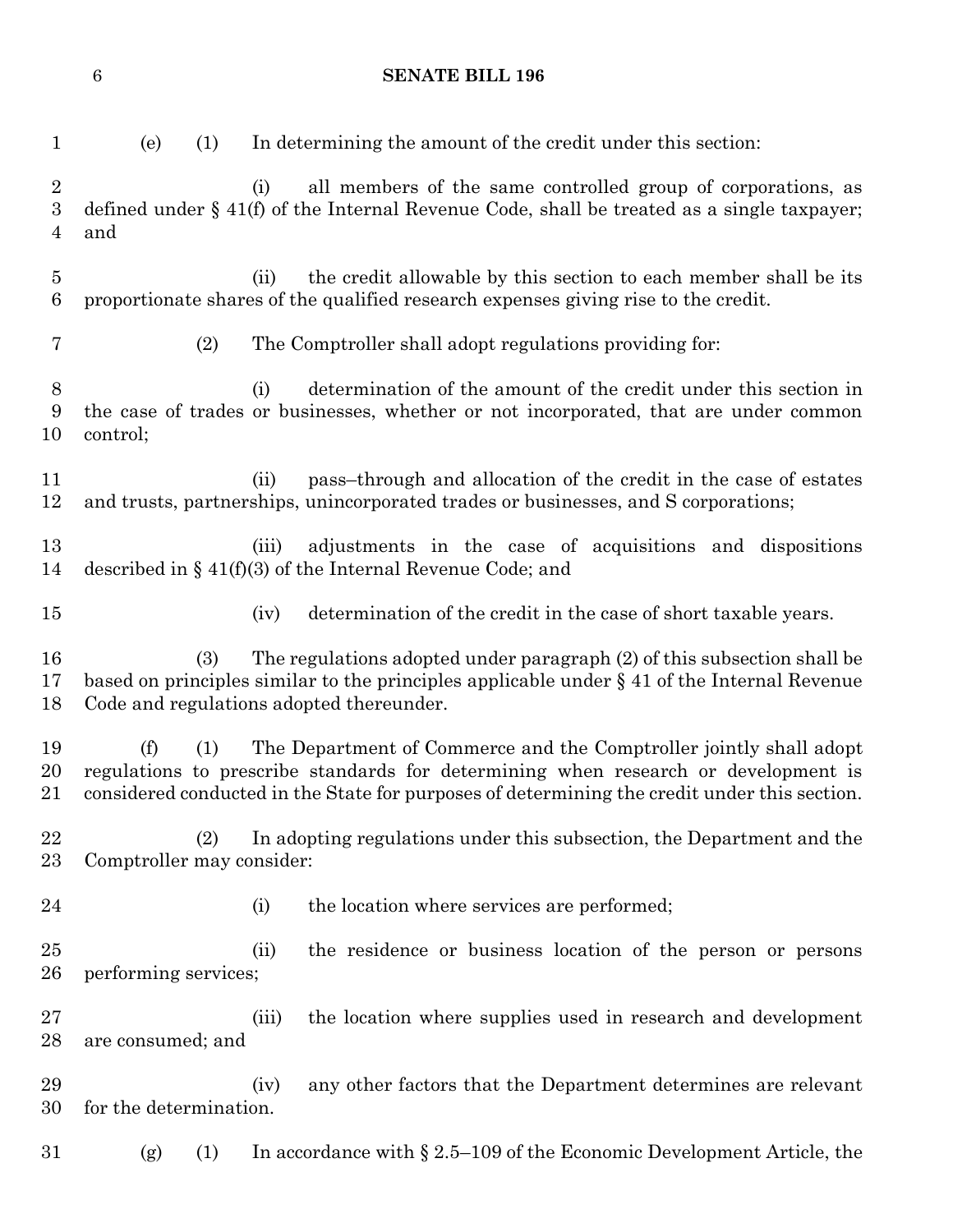### **SENATE BILL 196** 7

| 1                                         | Department shall report on the credits approved under this section.                                                                                                                                                                                                                                                                                                                                         |
|-------------------------------------------|-------------------------------------------------------------------------------------------------------------------------------------------------------------------------------------------------------------------------------------------------------------------------------------------------------------------------------------------------------------------------------------------------------------|
| $\boldsymbol{2}$<br>$\boldsymbol{3}$<br>4 | The report required under paragraph (1) of this subsection shall include<br>(2)<br>for each individual or corporation approved to receive a credit under [subsection $(b)(1)$ and<br>$(2)$ of this section in the prior calendar year:                                                                                                                                                                      |
| 5                                         | the individual's or corporation's name and address; and<br>(i)                                                                                                                                                                                                                                                                                                                                              |
| $6\phantom{.}6$                           | the amount of the credit approved.<br>(ii)                                                                                                                                                                                                                                                                                                                                                                  |
| 7<br>$8\,$<br>9<br>10                     | The report required under paragraph (1) of this subsection shall include<br>(3)<br>the name of the individual or corporation and the aggregate amount of credits approved in<br>all calendar years for each individual or corporation under [subsection $(b)(1)$ and $(2)$ of] this<br>section.                                                                                                             |
| 11<br>12<br>13                            | The report required under paragraph (1) of this subsection shall<br>(4)<br>summarize for the credits approved under [subsection $(b)(1)$ of this section and for the<br>credits approved under subsection $(b)(2)$ of this section:                                                                                                                                                                         |
| 14<br>15                                  | the total number of applicants for credits under this section in<br>(i)<br>each calendar year;                                                                                                                                                                                                                                                                                                              |
| 16<br>17                                  | the number of applications for which a tax credit was approved<br>(ii)<br>in each calendar year; and                                                                                                                                                                                                                                                                                                        |
| 18<br>19                                  | the total credits authorized under this section for all calendar<br>(iii)<br>years under this section.                                                                                                                                                                                                                                                                                                      |
| 20<br>21<br>22<br>23<br>24                | If the provisions of $\S$ 41 of the Internal Revenue Code governing the federal<br>(h)<br>research and development tax credit are repealed or terminate, the provisions of this<br>section continue to operate as if the provisions of $\S 41$ of the Internal Revenue Code remain<br>in effect, and the Maryland research and development tax credit under this section shall<br>continue to be available. |
| 25<br>26                                  | Chapter 515 of the Acts of 2000, as amended by Chapter 98 of the Acts of 2005,<br>Chapter 20 of the Acts of 2010, and Chapter 85 of the Acts of 2019                                                                                                                                                                                                                                                        |
| $27\,$                                    | SECTION 2. AND BE IT FURTHER ENACTED, That:                                                                                                                                                                                                                                                                                                                                                                 |
| 28<br>29                                  | Except as otherwise provided in this section, this Act shall be applicable to all<br>(a)<br>taxable years beginning after December 31, 1999 but before January 1, [2021] 2026.                                                                                                                                                                                                                              |
| 30                                        | If a taxpayer's taxable year for income tax purposes is not the calendar year:<br>(b)                                                                                                                                                                                                                                                                                                                       |
| 31<br>$32\,$                              | for the taxable year that ends in calendar year 2000, the taxpayer may<br>(1)<br>apply for a prorated credit for research and development expenses paid or incurred in the                                                                                                                                                                                                                                  |